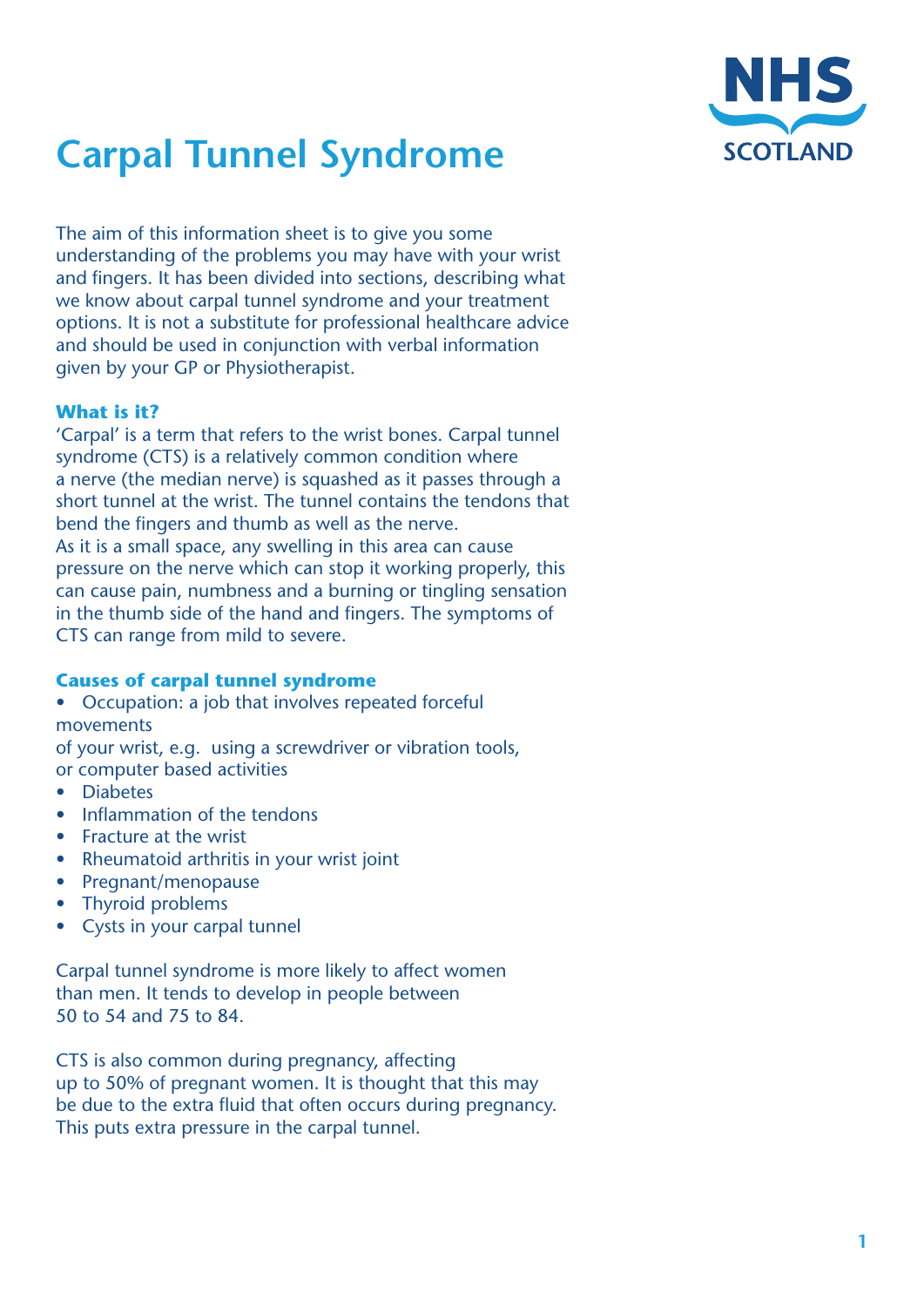

### **What are the symptoms?**

altered feeling in hand, usually of the thumb, index, middle and ring fingers tingling that is often worse at night or first thing in the morning pain in the hands (and sometimes wrist or forearm) maybe worse when holding an object (hand elevated) weakness and wasting of the muscles at the base of the thumb weakness of pinch grip clumsiness and drop objects easily fingers feeling swollen or heavy

### **What tests can be done?**

The main way we diagnose CTS is through what you tell us and by examining your wrist and hand. Movement, feeling and strength are tested. Tapping over the tunnel (Tinel's test) or quashing the tunnel (Phalen's test) is also done to assess CTS. Sometimes nothing abnormal is found. In some cases, nerve conduction tests are needed to confirm the diagnosis. Blood tests are sometimes taken to see if there

is any inflammation, or thyroid problems

#### **What is the treatment?**

**General advice**: Try not to over-use your wrist by lots of squeezing, gripping, wringing, etc. If you are overweight, losing some weight may help. Painkillers may be prescribed to ease the pain. If the condition is part of a more general medical condition (such as arthritis) then treatment of that condition may help.

Not treating may be an option: Sometimes carpal tunnel syndrome improves without any treatment after six months, especially if you're pregnant or under 30 years old. The symptoms go without treatment within a year or so in 1 in 4 cases. So, not treating is an option, particularly if symptoms are mild. The situation can be reviewed if symptoms get worse.

**Self-help**: It's important to try to limit any activities that make your symptoms worse. It may help if you change the way you make repetitive movements, reduce how often you do them and increase the amount of rest you take between periods of activity.

Hanging your arm out of bed or shaking your hands when they are numb or tingling may help. Stretching your wrist back may also help. Reach forwards as if pushing a door open, then reach upwards as if pushing the ceiling. Try this 4 times a day, 10 times in a row.